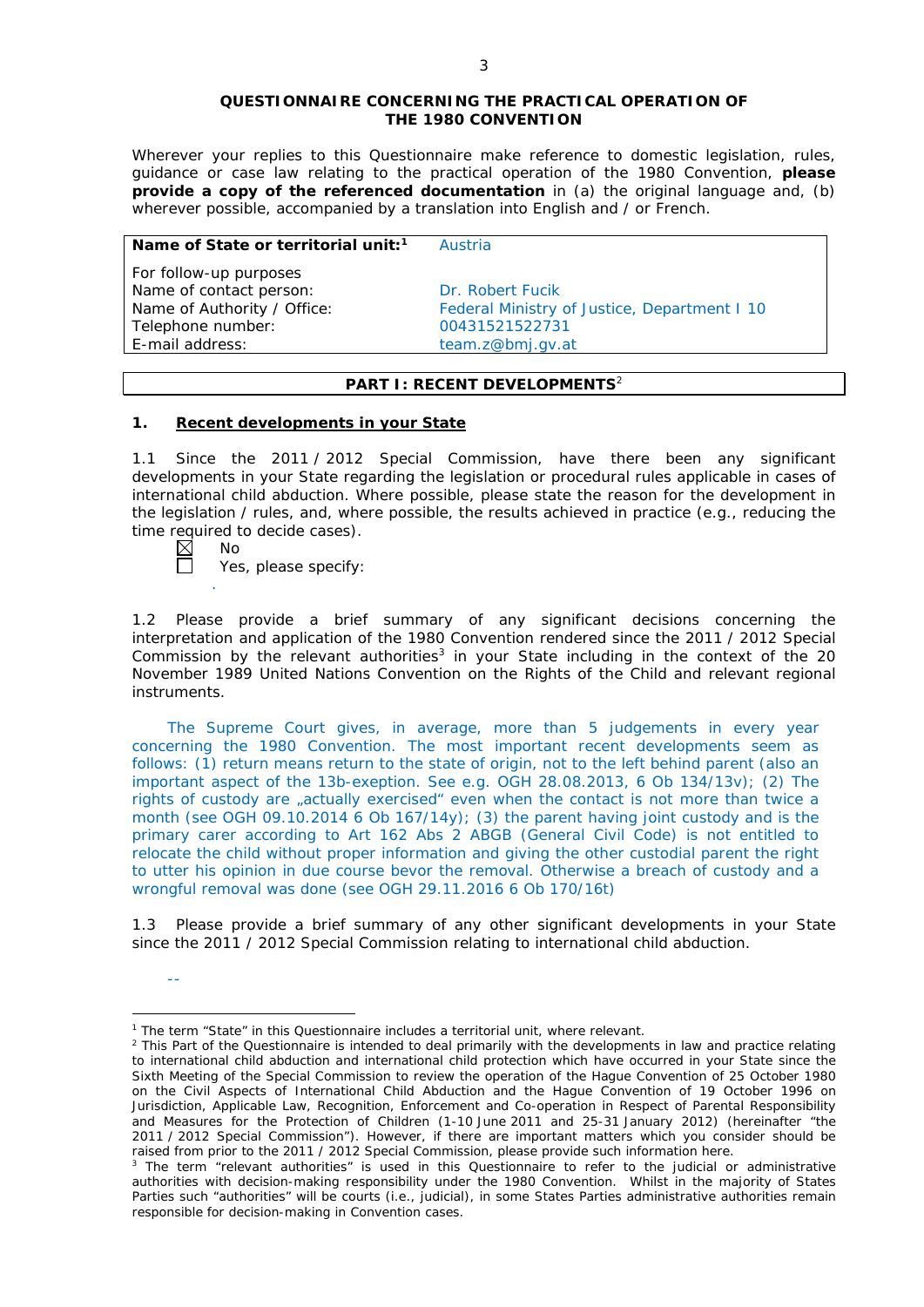## **2. Issues of compliance**

2.1 Are there any States Parties to the 1980 Convention with whom you are having particular challenges in achieving successful co-operation? Please specify the challenges you have encountered and, in particular, whether the problems appear to be systemic.

 $\boxtimes$ No

No

Yes, please specify:

2.2 Are you aware of situations / circumstances in which there has been avoidance / evasion of the 1980 Convention?

 $\boxtimes$ 

 $\Box$ 

Yes, please specify:

# **PART II: THE PRACTICAL OPERATION OF THE 1980 CONVENTION**

### **3. The role and functions of Central Authorities designated under the 1980 Convention**<sup>4</sup>

## *In general*

3.1 Have any challenges arisen in practice in achieving effective communication or cooperation with other Central Authorities?<br>  $\boxtimes$  No

- No
	- Yes, please specify: Please insert text here

3.2 Have any of the duties of Central Authorities, as set out in **Article 7** of the 1980 Convention, raised any particular problems in practice either in your State, or in States

|           | Parties with whom you have co-operated? |
|-----------|-----------------------------------------|
| $\bowtie$ | No.                                     |
| $\Box$    | Yes, please specify:                    |
|           | Please insert text here                 |

3.3 Has your Central Authority encountered any challenges with the application of any of the 1980 Convention provisions? If so, please specify.

| $\boxtimes$ | Nο                      |
|-------------|-------------------------|
| $\Box$      | Yes, please specify:    |
|             | Please insert text here |

*Legal aid and representation*

3.4 Do the measures your Central Authority takes to provide or facilitate the provision of legal aid, legal advice and representation in return proceedings under the 1980 Convention (**Art. 7(2)-(g)**) result in delays in proceedings either in your own State, or, where cases originate in your State, in any of the requested States you have dealt with?

 $\boxtimes$ No  $\Box$ 

<u>.</u>

Yes, please specify: Please insert text here

3.5 Are you aware of any other challenges in your State, or, where cases originate in your State, in any of the requested States you have dealt with, regarding the obtaining of legal aid, advice and / or representation for either left-behind parents or taking parents?<sup>5</sup>

<sup>4</sup> See also Section 5 below on "Ensuring the safe return of children" which involves the role and functions of Central Authorities.

<sup>&</sup>lt;sup>5</sup> See paras 1.1.4 to 1.1.6 of the "Conclusions and Recommendations of the Fifth Meeting of the Special Commission to review the operation of the *Hague Convention of 25 October 1980 on the Civil Aspects of International Child Abduction* and the practical implementation of the *Hague Convention of 19 October 1996 on Jurisdiction, Applicable Law, Recognition, Enforcement and Co-operation in Respect of Parental Responsibility and Measures for the Protection of Children* (30 October – 9 November 2006) (hereinafter referred to as the ["Conclusions and Recommendations of the 2006 Special Commission"](https://assets.hcch.net/upload/concl28sc5_e.pdf)) and paragraphs 32 to 34 of the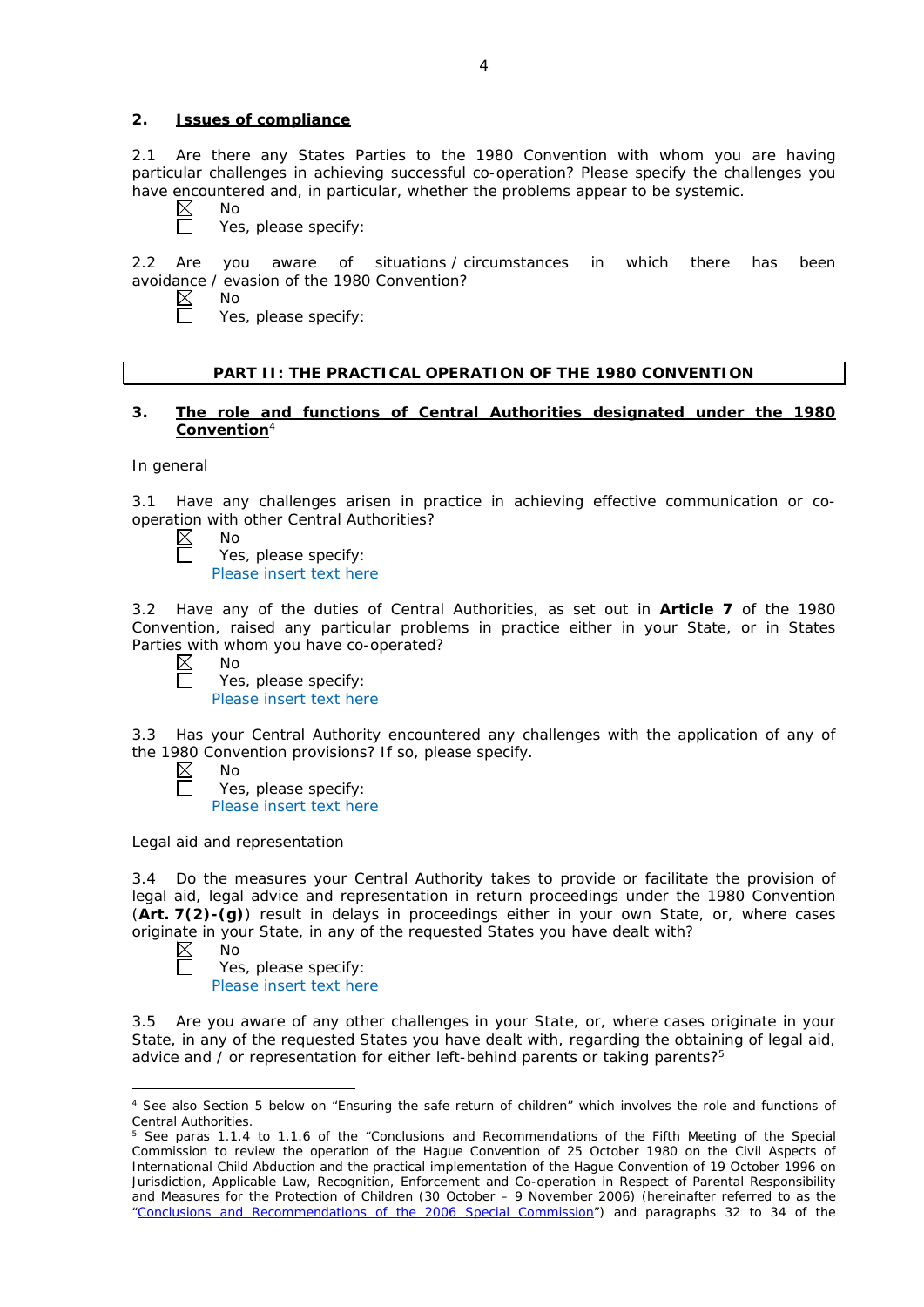

No

Yes, please specify:

In some states it is rather difficult to collect information concering legal aid and/or representation for the left-behind parent, especially the process of application for legal aid, as some Central Authorities only provide assistance when asked explicitly (and repeatedly).

## *Locating the child*

3.6 Has your Central Authority encountered any challenges with locating children in cases involving the 1980 Convention, either as a requesting or requested State?

 $\Box$  $\overline{\boxtimes}$  No

Yes, please specify the challenges encountered and what steps were taken or are considered to be taken to overcome these challenges:

For the moment the legal basis for investigations is not absolutely clear. Amendments are in preparation.

3.7 Has your Central Authority worked with any external agencies to discover the whereabouts of a child wrongfully removed to or retained within your State (*e.g.*, the police, Interpol, private location services)?

No 反

Yes, please share any good practice on this matter: Cooperation with police

## *Information exchange, training and networking of Central Authorities*

3.8 Has your Central Authority shared its expertise with another Central Authority or benefited from another Central Authority sharing its expertise with your Central Authority, in accordance with the Guide to Good Practice – Part I on Central Authority Practice?6

| חמ |
|----|
| í  |

Yes, please specify: Some international seminars

3.9 Has your Central Authority organised or participated in any other networking initiatives between Central Authorities such as regional meetings via conference call or videoconference?

 $\Box$ No  $\boxtimes$ Yes, please specify: meetings with Central Authorities of Germany, Czech Republic and Slowakia

## *Statistics*<sup>7</sup>

<u>.</u>

3.10 If your Central Authority does not submit statistics through the web-based INCASTAT database, please explain why.

### Please insert text here

## *Prompt handling of cases*

3.11 Does your Central Authority have mechanisms in place to ensure the prompt handling of cases?

| חוו |
|-----|
| ٠   |

| . |                      |  |
|---|----------------------|--|
|   | Yes, please specify: |  |

Cooperation with Courts and Youth Welfare Authorities on an equal footing

[Conclusions and Recommendations of the Special Commission](https://assets.hcch.net/upload/wop/concl28sc6_e.pdf) to review the operation of the Hague Convention of *[19 October 1980 on Jurisdiction, Applicable law, Recognition, Enforcement and Co-operation in Respect of](https://assets.hcch.net/upload/wop/concl28sc6_e.pdf)  [Parental Responsibility and Measures for the Protection of Children](https://assets.hcch.net/upload/wop/concl28sc6_e.pdf)* (1-10 June 2011 and 25-31 January 2012) (hereinafter the "C&R of the 2011/2012 Special Commission") (available on the Hague Conference website at < www.hcch.net > under "Child Abduction Section" then "Special Commission meetings").

Maximission meeting is a commission of the United Conference website at < www.hcch.net > under "Child Abduction Section" then "Guides to Good Practice". See, in particular, Chapter 6.5 on twinning arrangements.

<sup>7</sup> See paras 1.1.16 to 1.1.21 of the Conclusions and Recommendations of the 2006 Special Commission (*supra.*  note  $5$ ).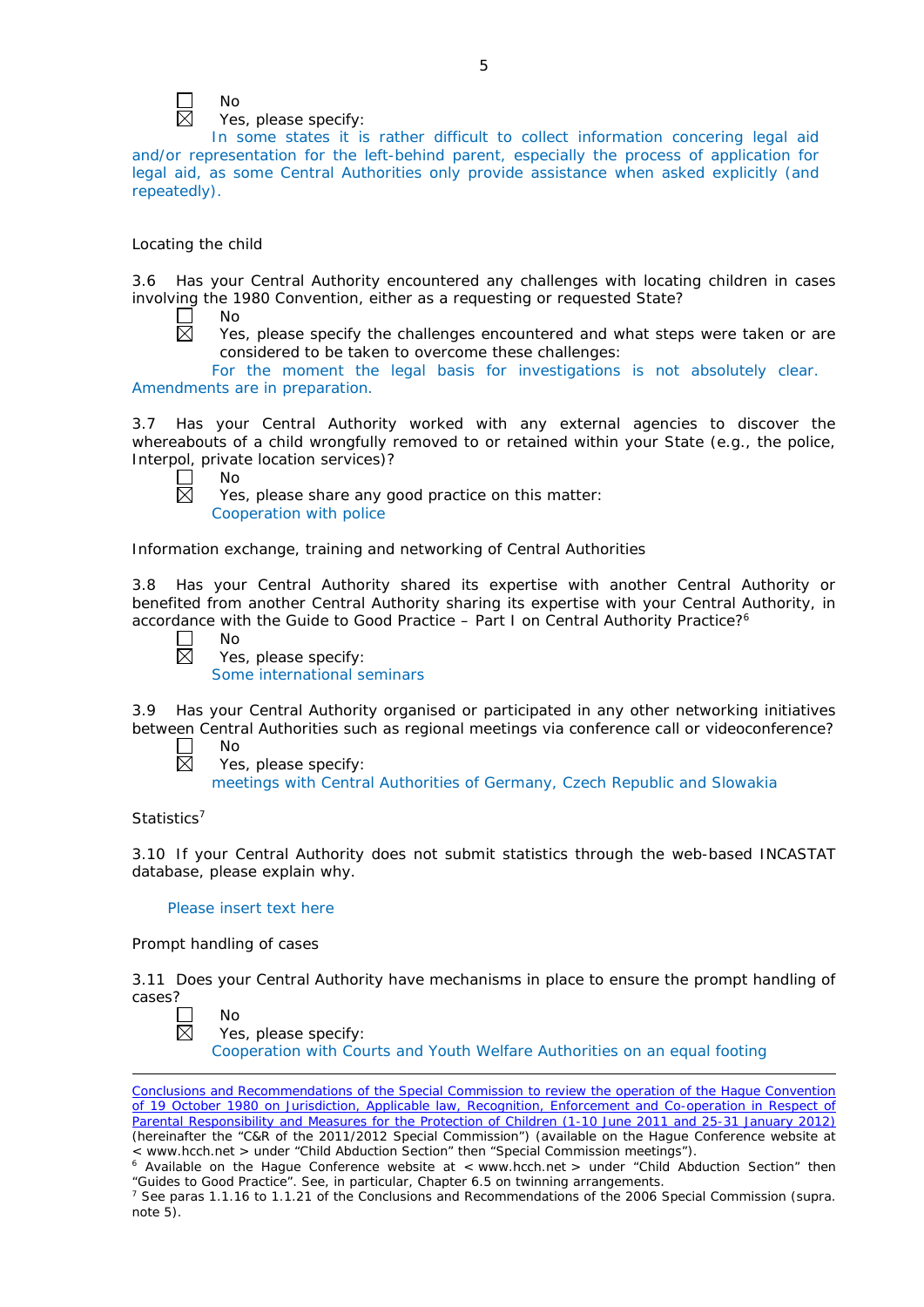3.12 If your Central Authority is experiencing delays in handling cases please specify the main reasons for these delays:

The actions of the parties

## **4. Court proceedings & promptness**

4.1 Has your State limited the number of judicial or administrative authorities who can hear return applications under the 1980 Convention (*i.e.*, concentration of jurisdiction")?<sup>8</sup><br>  $\boxtimes$  Yes<br>
No, please indicate if such arrangements are being contemplated:

Yes

No, please indicate if such arrangements are being contemplated: Please insert text here

4.2 Does your State have mechanisms in place to handle return decisions within six weeks (*e.g.*, production of summary evidence, limitation of appeals, swift enforcement)?

 $\Box$ No

反

Yes, please explain: The procedural law gives means for rather informal hearings

4.3 If your response to the previous question is No, does your State contemplate implementing mechanisms to meet the requirement of prompt return under the 1980 Convention (*e.g.*, procedures, bench-books, guidelines, protocols)?

- $\Box$ No, please explain:
	- Please insert text here
- П Yes, please explain:

Please insert text here

4.4 If your State is experiencing delays in handling return decisions please specify the main reasons for these delays:

In Cases where the taking parent or even the child is obstructive there are limited means for avoiding delays.

4.5 Do your courts regularly order immediate protective measures when initiating the return procedure, so as to prevent a new removal and minimize the harm to the child (*e.g.*, prohibit removal of the child from the jurisdiction, retain documentation, grant provisional access rights to the left-behind parent)?

 $\boxtimes$ No, please explain:

No regularities can be found

 $\Box$ Yes, please explain: Please insert text here

4.6 Do your courts make use of direct judicial communications to ensure prompt proceedings?

⊠ Yes

No, please explain: Please insert text here

4.7 If your State has not designated a sitting judge to the International Hague Network of Judges does your State intend to do so in the near future?

Yes

-

No, please explain:

Please insert text here

4.8 Please comment upon any cases (whether your State was the requesting or requested State), in which the judge (or decision-maker) has, before determining an application for return, communicated with a judge or other authority in the requesting State regarding the

<sup>8</sup> See, *The [Judges' Newsletter](https://www.hcch.net/en/instruments/conventions/publications2/judges-newsletter)* on International Child Protection – Vol. XX / [Summer-Autumn 2013](https://assets.hcch.net/upload/newsletter/nl2013tome20en.pdf) the special focus of which was "Concentration of jurisdiction under the *Hague Convention of 25 October 1980 on the civil aspects of International Child Abduction* and other international child protection instruments".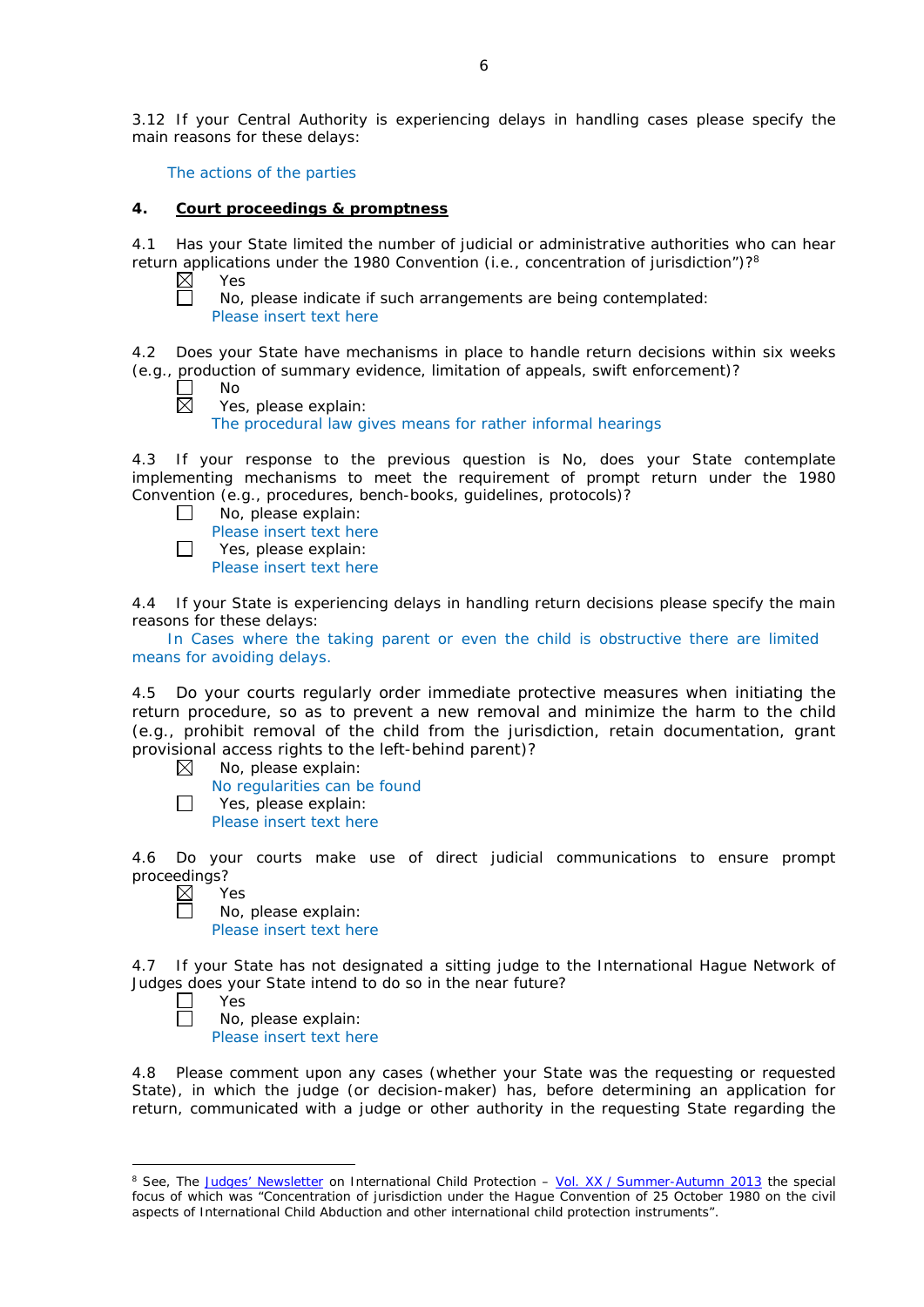issue of the child's safe return. What was the specific purpose of the communication? What was the outcome?

No data available

## **5. Ensuring the safe return of children**<sup>9</sup>

*Methods for ensuring the safe return of children*<sup>10</sup>

5.1 What measures has your Central Authority taken to ensure that the recommendations of the 2006 and 2011 / 2012 Special Commission meetings<sup>11</sup> regarding the safe return of children are implemented?

involvement of Youth Welfare Authorities and Family Court assistant social workers.

5.2 In particular, in a case where the safety of a child is in issue and where a return order has been made in your State, how does your Central Authority ensure that the appropriate child protection bodies in the *requesting* State are alerted so that they may act to protect the welfare of a child upon return (until the appropriate court in the requesting State has been effectively seised)?

## Communication with the state of origin.

5.3 Where there are concerns in the requested State regarding possible risks for a child following a return, what conditions or requirements can the relevant authority in your State put in place to minimise or eliminate those concerns?

#### Please insert text here

*Use of the 1996 Convention to ensure a safe return*

5.4 If your State is not Party to the 1996 Convention, is consideration being given to the possible advantages of the 1996 Convention in providing a jurisdictional basis for urgent protective measures associated with return orders (**Arts 7 and 11**), in providing for their recognition by operation of law (**Art. 23**), and in communicating information relevant to the protection of the child (**Art. 34**)?

П No

Yes, please explain: Please insert text here

## *Protection of primary carer*

5.5 Are you aware of cases in your State where a primary carer taking parent, for reasons of personal security (*e.g.*, domestic or family violence, intimidation, harassment, etc.) or others, has refused or has not been in a position to return with the child to the requesting State? How are such cases dealt with in your State? Please explain and provide case examples where possible.

Clarification of protective measures in the State of origin via Communication.

5.6 In particular, would your authorities consider putting in place measures to protect the primary carer upon return in the requesting State as a mean to secure the safe return of the child? Please explain and provide case examples where possible.

No experiences.

*Post-return information*

<sup>&</sup>lt;u>.</u> <sup>9</sup> See **Art. 7(2)** *h)* of the 1980 Convention.

<sup>10</sup> Where relevant, please make reference to the use of undertakings, mirror orders and safe harbour orders and other such measures in your State.

<sup>11</sup> See the [Conclusions and Recommendations](https://assets.hcch.net/upload/concl28sc5_e.pdf) of the Special Commission of 2006 (*supra.* note 5) at paras 1.1.12 and 1.8.1 to 1.8.2 and 1.8.4 to 1.8.5 and the Appendix to the Conclusions and Recommendations and the [Conclusions and Recommendations of the 2011](https://assets.hcch.net/upload/wop/concl28sc6_e.pdf) / 2012 Special Commission (*supra.* note 5).at paras 39-43.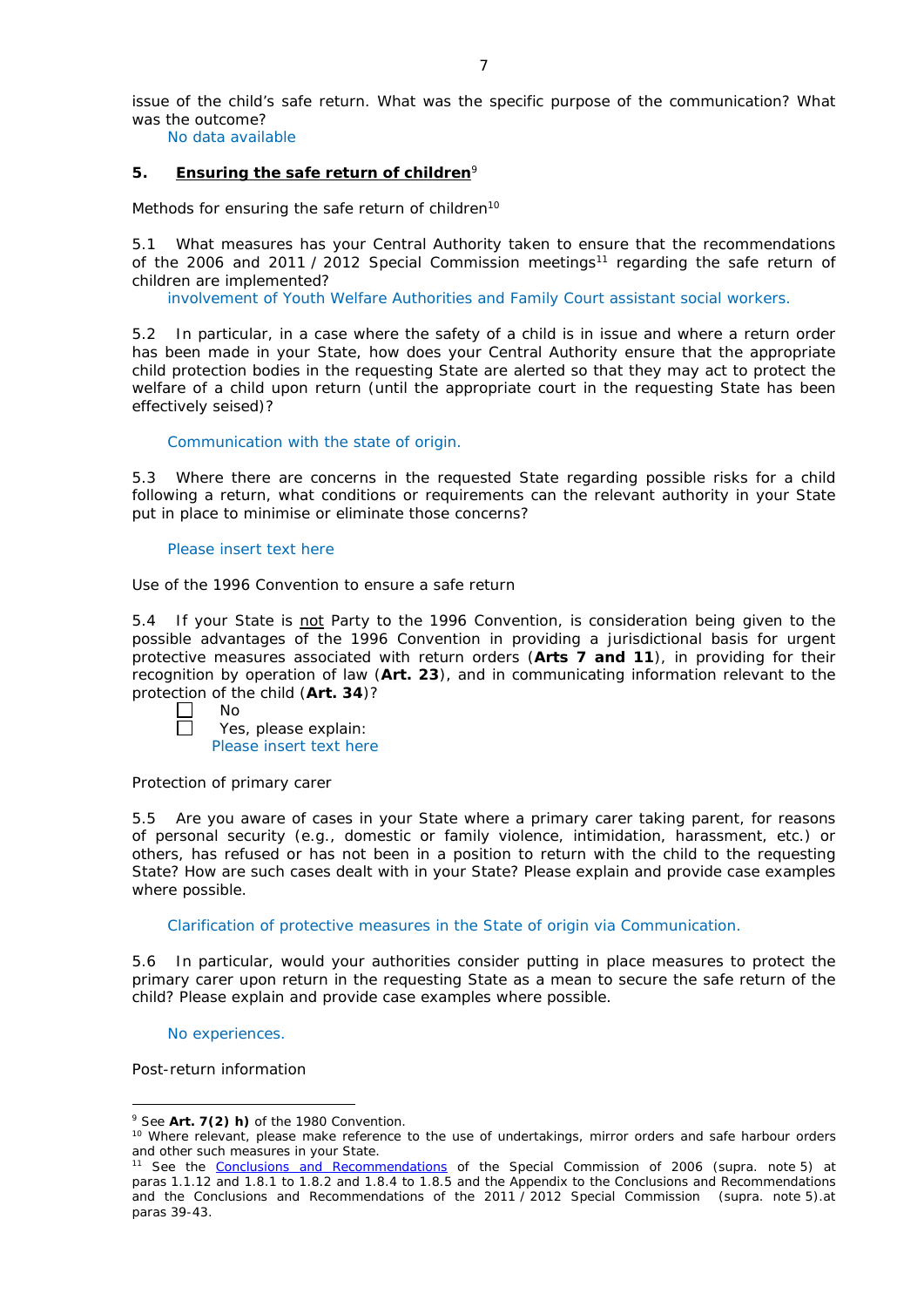5.7 In cases where measures are put in place in your State to ensure the safety of a child upon return, does your State (through the Central Authority, or otherwise) attempt to monitor the effectiveness of those measures upon the child's return? Would you support a recommendation that States Parties should co-operate to provide each other with follow-up information on such matters, insofar as is possible?

It is left to the parties.

5.8 If your State is not Party to the 1996 Convention, is consideration being given to the possible advantages of the 1996 Convention in providing a jurisdictional basis for requesting a report on the situation of the child upon return to the State of habitual residence (**Art. 32- (a)**)?

| $\perp$ | Nο                      |
|---------|-------------------------|
| $\Box$  | Yes, please explain:    |
|         | Please insert text here |

# **6. Voluntary agreements and mediation**

6.1 How does your Central Authority (either directly or through any intermediary) take, or is it considering taking, appropriate steps under **Article 7-(c)** to secure the voluntary return of the child or to bring about an amicable resolution of the issues? Please explain:

Facilitating mediation as a core competence of Family Courts and assistant social workers.

6.2 In what ways have you used the "Guide to Good Practice on Mediation"12 for the purpose of implementing the 1980 Convention in your State? Please explain:

In some cases we try to facilitate mediation; unfortunately with poor success.

6.3 Has your State considered or is it in the process of considering the establishment of a Central Contact Point for international family mediation to facilitate access to information on available mediation services and related issues for cross-border family disputes involving children, or has this task been entrusted to the Central Authority?<sup>13</sup>

- $\boxtimes$ No, please explain:
- Please insert text here  $\Box$ Yes, please explain:
	- Please insert text here

## **7. Preventive measures**

7.1 Has your State taken steps to advance the development of a travel form under the auspices of the International Civil Aviation Organisation?<sup>14</sup><br>  $\boxtimes$  No<br>  $\Box$  Yes, please describe:

No

Yes, please describe: Please insert text here

7.2 Regardless of whether the International Civil Aviation Organisation adds the development of a travel form to its work programme, would your State support the development of a non-mandatory model travel form under the auspices of the Hague Conference?

П Yes  $\boxtimes$ 

<u>.</u>

No, please explain:

<sup>&</sup>lt;sup>12</sup> Available on the Hague Conference website at < www.hcch.net > under "Child Abduction Section" then "Guides to Good Practice".

<sup>&</sup>lt;sup>13</sup> As it has been encouraged in the Guide to Good Practice on Mediation, Chapter 4, on "Access to Mediation". par. 114-117. See also [Conclusions and Recommendations of the 2011](https://assets.hcch.net/upload/wop/concl28sc6_e.pdf) / 2012 Special Commission (*supra.* note 5) at par. 61.

<sup>14</sup> See the [Conclusions and Recommendations of the 2011](https://assets.hcch.net/upload/wop/concl28sc6_e.pdf) / 2012 Special Commission (*supra.* note 5) at par. 92.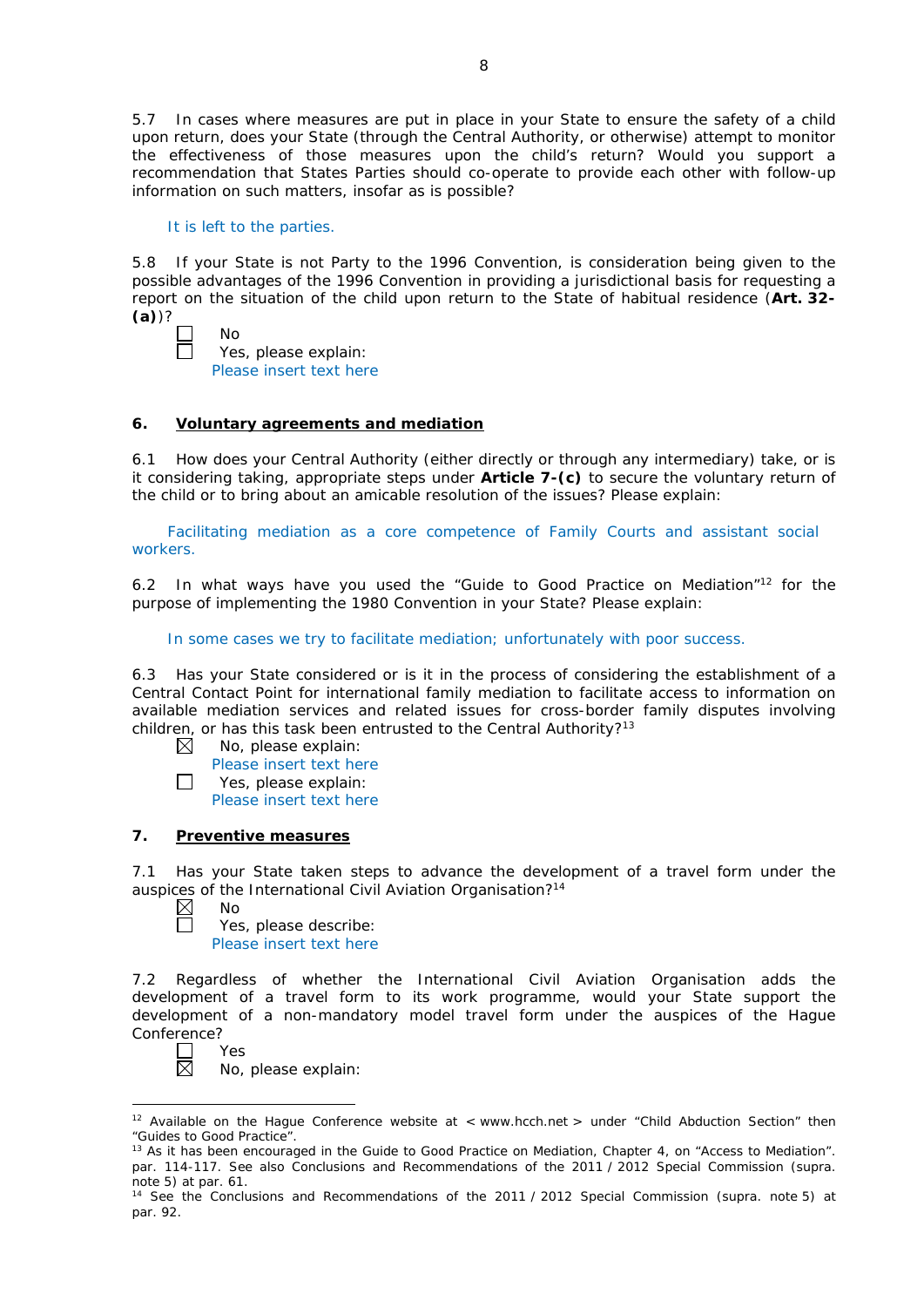# We consider the freedom of travel as an important matter

### **8. The Guide to Good Practice under the 1980 Convention**

8.1 In what ways have you used the Parts of the Guide to Good Practice<sup>15</sup> to assist in implementing for the first time, or improving the practical operation of, the 1980 Convention in your State?

- a. Part I on Central Authority Practice. Please explain: Please insert text here
- b. Part II on Implementing Measures. Please explain: Please insert text here
- c. Part III on Preventive Measures. Please explain: Please insert text here
- d. Part IV on Enforcement. Please explain: Please insert text here

8.2 How have you ensured that the relevant authorities in your State have been made aware of, and have had access to, the Guide to Good Practice?

We inform the relevant authorities how to access the Guide.

8.3 Do you have any other comments about any Part of the Guide to Good Practice?

Please insert text here

## **9. Publicity and debate concerning the 1980 Convention**

9.1 Has the 1980 Convention given rise to (a) any publicity (positive or negative) in your State, or (b) any debate or discussion in your national parliament or its equivalent? No

 $\Box$ 岗

Yes, please indicate the outcome of this debate or discussion, if any: Occasionally a case goes public or is subject to a parliamentary inquiry

9.2 By what methods does your State disseminate information to the public about the 1980 Convention?

Forms and practical guides published on the homepage of the Federal Ministry of Justice.

## **PART IV: TRANSFRONTIER ACCESS / CONTACT AND INTERNATIONAL FAMILY RELOCATION**

## **10. Transfrontier access / contact**<sup>16</sup>

10.1 Since the 2011 / 2012 Special Commission, have there been any significant developments in your State regarding Central Authority practices, legislation, procedural rules or case law applicable in cases of transfrontier contact / access?<br>  $\boxtimes$  No<br>
Yes. please explain:

No

-

Yes, please explain:

Please insert text here

10.2 Please indicate any important developments in your State, since the 2011 / 2012 Special Commission, in the interpretation of **Article 21** of the 1980 Convention.

<sup>&</sup>lt;sup>15</sup> All Parts of the Guide to Good Practice under the 1980 Convention are available on the Hague Conference website at < www.hcch.net > under "Child Abduction Section" then "Guides to Good Practice".

<sup>16</sup> See the [Conclusions and Recommendations](https://assets.hcch.net/upload/concl28sc5_e.pdf) of the 2006 Special Commission (*supra.* note 5) at paras 1.7.1 to 1.7.3.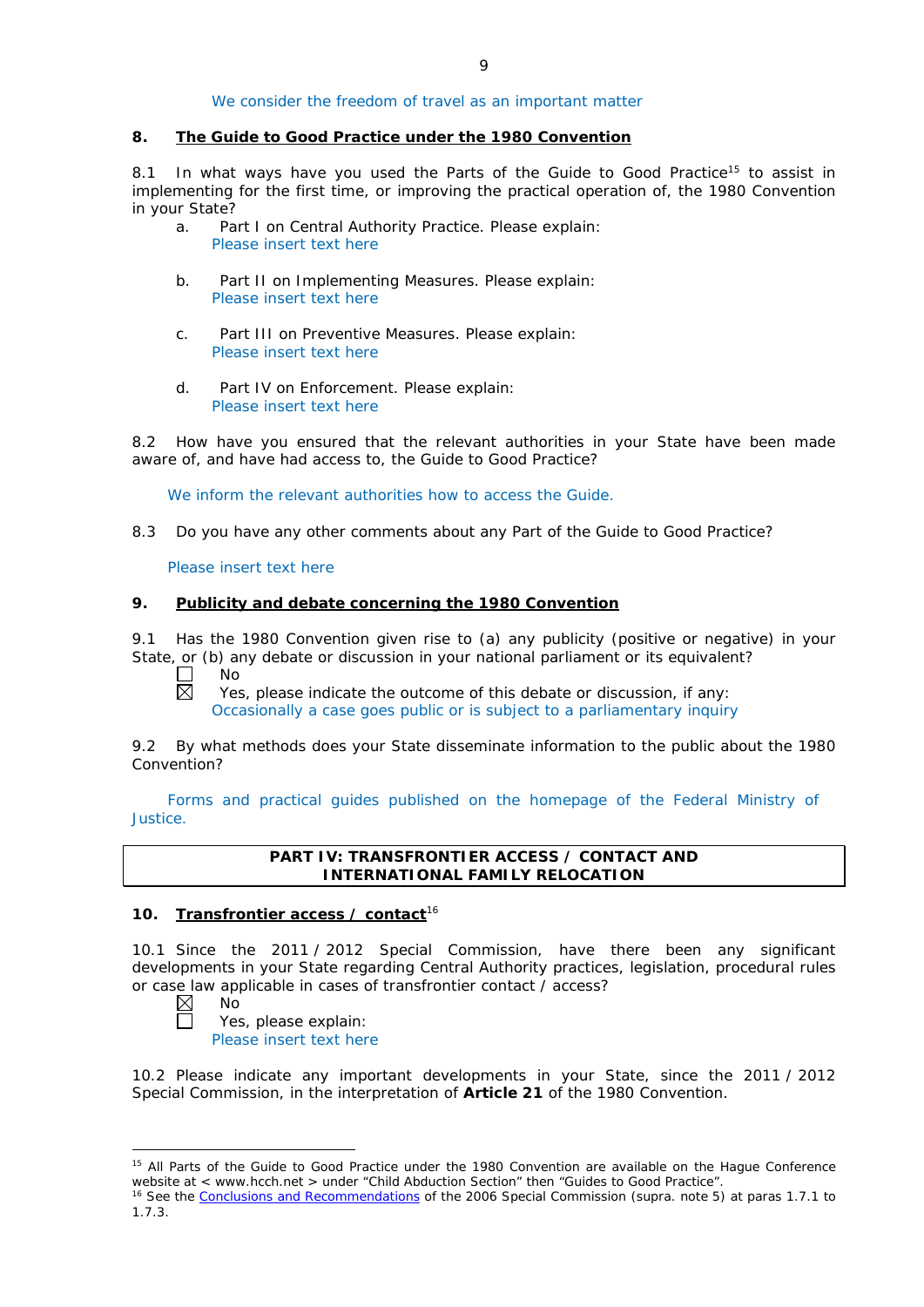### Please insert text here

10.3 What problems have you experienced, if any, as regards co-operation with other States in respect of:

- a. the granting or maintaining of access rights; Please insert text here
- b. the effective exercise of rights of access; and Please insert text here
- c. the restriction or termination of access rights. Please insert text here

Please provide case examples where possible. Please insert text here

10.4 In what ways have you used the "General Principles and Guide to Good Practice on Transfrontier Contact Concerning Children"17 to assist in transfrontier contact / access cases in your State? Can you suggest any further principles of good practice?

### Please insert text here

## **11. International family relocation**<sup>18</sup>

11.1 Since the 2011 / 2012 Special Commission, have there been any significant developments in your State regarding the legislation, procedural rules or case law applicable to international family relocation? Where possible, please explain these developments in the legislation, procedural rules or case law:

The Childrens' and Names' Law Amendement Act 2013 (Legal Gazette BGBl I Nr 15/2013) includes provisions for the determination of the habitual residence of a child in Art 162 ABGB (General Civil Code). They can be summarized as follows: Where only one parent is awarded with custody, only she/he has the right to determine the habitual residence of the child. Where both parents have rights of custody either one is declared as primary carer or not. The declared primary carer may determine the habitual residence, but the other parent has to be informed about (cross border) relocations in advance and he/she has to have the opportunity to express his/her view in due course before the relocation. Where both parents are awarded with custody and no one is declared as the primary carer, one of them only can relocate lawfully with the consent of the other parent or with a judgement of the Family Court, declaring the relocation as lawful.

## **PART V: NON-CONVENTION CASES AND NON-CONVENTION STATES**

#### **12. Non-Convention cases and non-Convention States**

12.1 Are there any States that you would particularly like to see become a State Party to the 1980 Convention? If so, what steps would you suggest could be taken to promote the Convention and encourage ratification of, or accession to, the Convention in those States? Please explain:

India

<u>.</u>

<sup>&</sup>lt;sup>17</sup> Available on the Hague Conference website at < www.hcch.net > under "Child Abduction Section" then "Guides to Good Practice".

<sup>&</sup>lt;sup>18</sup> See the Conclusions and Recommendations of the 2006 Special Commission meeting at paras 1.7.4 to 1.7.5: *"*1.7.4 The Special Commission concludes that parents, before they move with their children from one country to another, should be encouraged not to take unilateral action by unlawfully removing a child but to make appropriate arrangements for access and contact preferably by agreement, particularly where one parent intends to remain behind after the move.

<sup>1.7.5</sup> The Special Commission encourages all attempts to seek to resolve differences among the legal systems so as to arrive as far as possible at a common approach and common standards as regards relocation."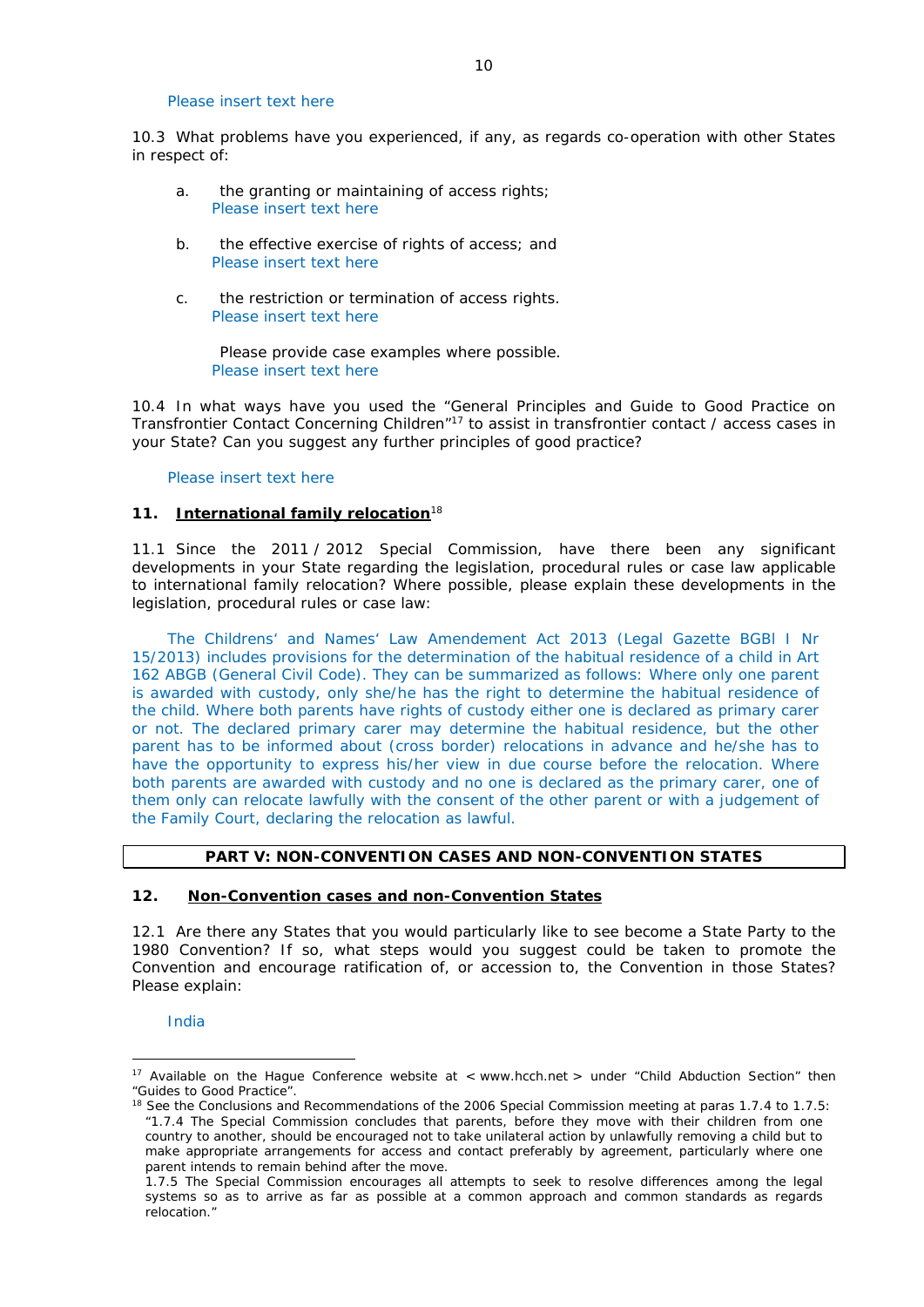12.2 Are there any States which are not Parties to the 1980 Convention or not Members of the Hague Conference that you would like to see invited to the Special Commission meeting in 2017?

India

*The "Malta Process"*<sup>19</sup>

12.2 In relation to the "Malta Process":

a. Do you have any comment to make on the "Principles for the Establishment of Mediation Structures in the context of the Malta Process" and the accompanying Explanatory Memorandum?20 Please insert text here

b. Have any steps been taken towards the implementation of the Malta Principles in your State and the designation of a Central Contact Point, in order to better address cross-border family disputes over children involving States that are not a Party to the 1980 and 1996 Hague Conventions?

No  $\Box$ Yes, please explain: Please insert text here

c. What is your view as to the future of the "Malta Process"?

Although Austria plays no active role in the Malta Process we are very interested and see this as a promising alternative avenue to the Convention.

## **PART VI: TRAINING AND EDUCATION AND THE TOOLS, SERVICES AND SUPPORT PROVIDED BY THE PERMANENT BUREAU**

## **13. Training and education**

13.1 Can you give details of any training sessions / conferences organised in your State to support the effective functioning of the 1980 Convention, and the influence that such sessions / conferences have had?

Seminars for judges on regional levels.

# **14. The tools, services and support provided by the Permanent Bureau**

*In general*

<u>.</u>

14.1 Please comment or state your reflections on the specific tools, services and support provided by the Permanent Bureau to assist with the practical operation of the 1980 and 1996 Conventions, including:

a. The Country Profile available under the Child Abduction Section. Please insert text here

<sup>&</sup>lt;sup>19</sup> The "Malta Process" is a dialogue between certain States Parties to the 1980 and 1996 Conventions and certain States which are not Parties to either Convention, with a view to securing better protection for crossborder rights of contact of parents and their children and addressing the problems posed by international abduction between the States concerned. For further information see the Hague Conference website at < www.hcch.net > under "Child Abduction Section" then "Judicial Seminars on the International Protection of Children".

<sup>20</sup> The Principles and Explanatory Memorandum were circulated to all Hague Conference Member States and all States participating in the Malta Process in November 2010. They are available on the Hague Conference website at < www.hcch.net > under "Child Abduction Section" then "Judicial Seminars on the International Protection of Children".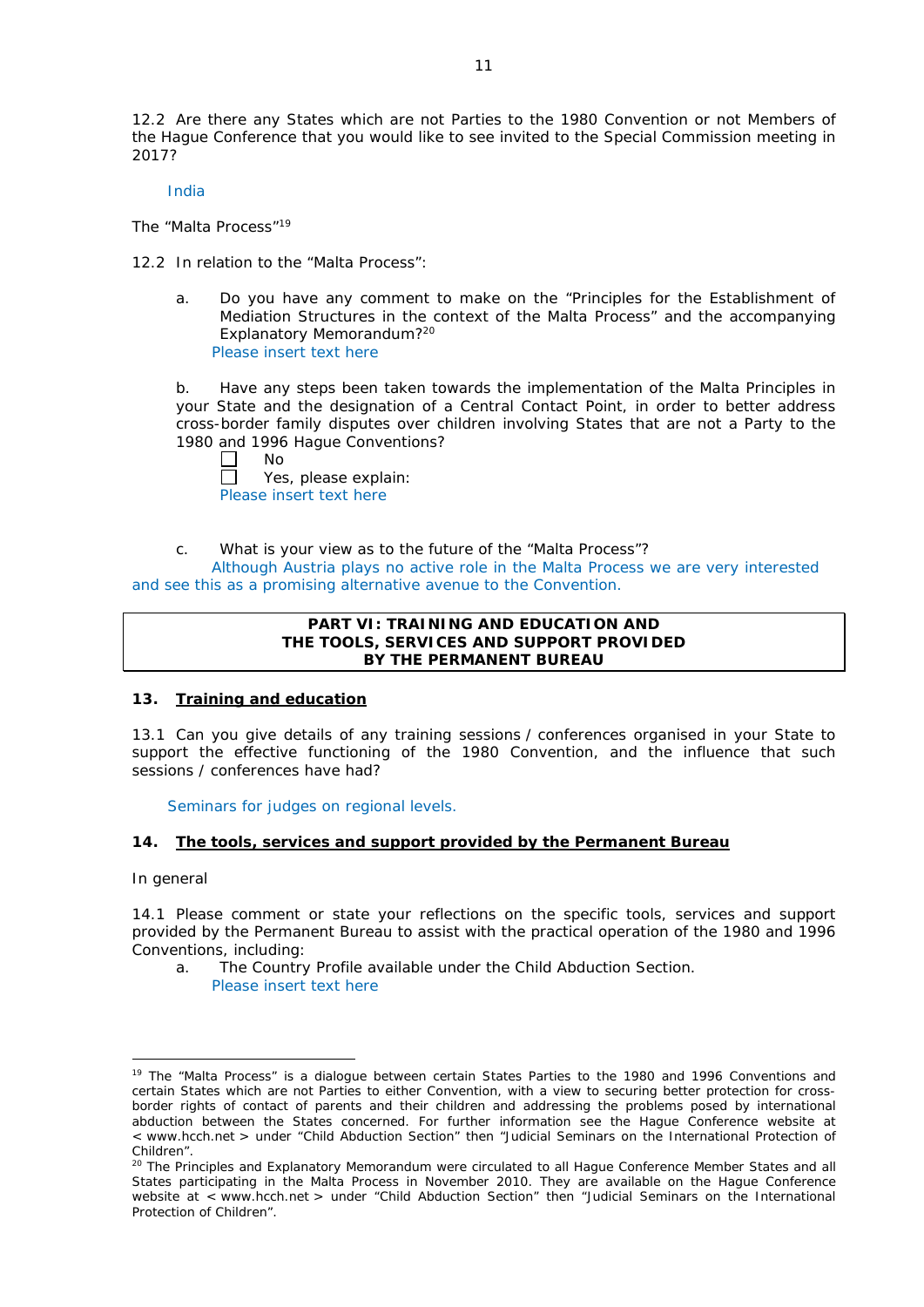- b. INCADAT (the international child abduction database, available at < www.incadat.com >). Please insert text here
- c. *The Judges' Newsletter* on International Child Protection the publication of the Hague Conference on Private International Law which is available online for free; $21$ Please insert text here
- d. The specialised "Child Abduction Section" of the Hague Conference website  $(<$  www.hcch.net >); Please insert text here
- e. INCASTAT (the database for the electronic collection and analysis of statistics on the 1980 Convention);  $22$ Please insert text here
- f. Providing technical assistance and training to States Parties regarding the practical operation of the 1980 and 1996 Conventions.23 Such technical assistance and training may involve persons visiting the Permanent Bureau or, alternatively, may involve the Permanent Bureau organising, or providing assistance with organising, national and international judicial and other seminars and conferences concerning the Convention(s) and participating in such conferences; Please insert text here
- g. Encouraging wider ratification of, or accession to, the Convention(s), including educating those unfamiliar with the Convention(s);  $24$ Please insert text here
- h. Supporting communications between Central Authorities, including maintaining their contact details updated on the HCCH website; Please insert text here
- i. Supporting communications among Hague Network Judges and between Hague Network Judges and Central Authorities, including maintaining a confidential database of up-to-date contact details of Hague Network Judges Please insert text here

## *Other*

- 14.2 What other measures or mechanisms would you recommend:
	- a. To improve the monitoring of the operation of the Conventions; Please insert text here
	- b. To assist States in meeting their Convention obligations; and Please insert text here
	- c. To evaluate whether serious violations of Convention obligations have occurred? Please insert text here

# **PART VII: PRIORITIES AND RECOMMENDATIONS FOR THE SPECIAL COMMISSION AND ANY OTHER MATTERS**

## **15. Views on priorities and recommendations for the Special Commission**

<sup>&</sup>lt;u>.</u> <sup>21</sup> Available on the Hague Conference website at < www.hcch.net > under "Child Abduction Section" and "Judges' Newsletter on International Child Protection". For some volumes of *The Judges' Newsletter*, it is possible to download individual articles as required.

<sup>&</sup>lt;sup>22</sup> Further information is available via the Hague Conference website at < www.hcch.net > under "Child Abduction Section" then "INCASTAT".

Such technical assistance may be provided to judges, Central Authority personnel and / or other professionals involved with the practical operation of the Convention(s).

<sup>&</sup>lt;sup>24</sup> Which again may involve State delegates and others visiting the Permanent Bureau or, alternatively, may involve the Permanent Bureau organising, or providing assistance with organising, national and international judicial and other seminars and conferences concerning the Convention(s) and participating in such conferences.